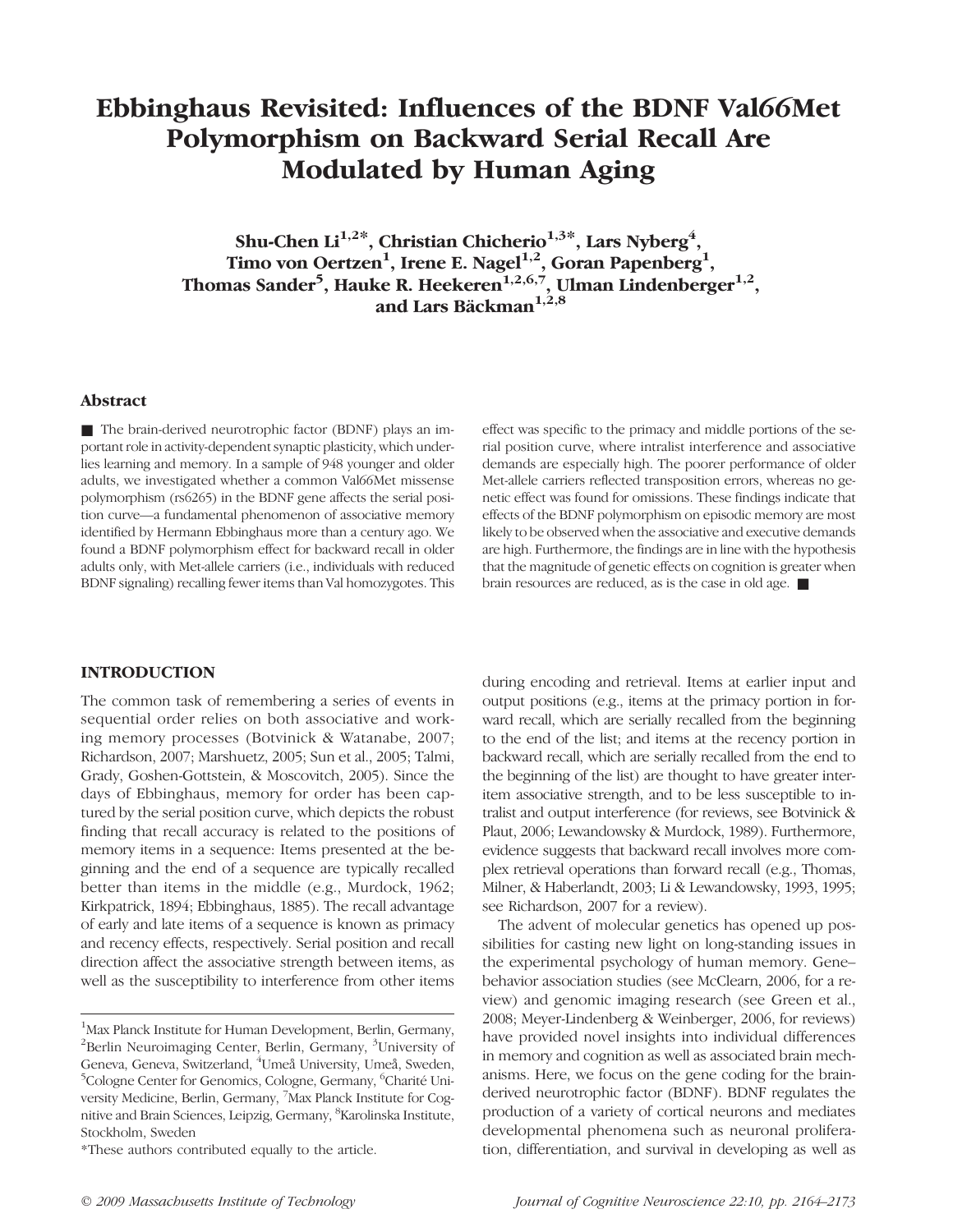adult nervous systems (see Reichardt, 2006, for a review). BDNF also regulates activity-dependent changes in synaptic plasticity, such as long-term potentiation in the hippocampus, which are fundamental to memory formation (e.g., Kuczewski, Porcher, Lessmann, Medina, & Gaiarsa, 2009; Berkinschtein et al., 2008). Consistent with these assertions, pharmacological and genetic deprivation of BDNF in animals induce deficits in hippocampal-dependent spatial memory and other forms of associative learning (e.g., Hall, Thomas, & Everitt, 2000; Saarelainen et al., 2000; Linnarsson, Bjorklund, & Ernfors, 1997).

In humans, a common functional polymorphism of the BDNF gene produces a valine to methionine (Val66Met) amino acid substitution, which affects enzymatic activity such that secretion of BDNF in neurons is lower in individuals carrying the Met allele than in Val homozygotes (Egan et al., 2003). Initial work with younger adults associated the BDNF Met allele with poorer performance in episodic memory tasks, such as prose recall (Egan et al., 2003) and scene recognition (Hariri et al., 2003), as well as reduced hippocampal and frontal volumes (Pezawas et al., 2004) and reduced BOLD signal during episodic encoding and retrieval (Hariri et al., 2003). Such a Met disadvantage in episodic memory has been documented in several follow-up studies (e.g., Goldberg et al., 2008; Ho et al., 2006; Dempster et al., 2005). In the seminal paper by Egan et al. (2003), however, no BDNF gene-related differences were observed in the California Verbal Learning Test, a standard instrument for assessing episodic memory. Other studies have also failed to replicate a BDNF Met allelle disadvantage for a variety of verbal and nonverbal memory tasks in younger individuals (e.g., Hashimoto et al., 2008; Hansell et al., 2007; Strauss et al., 2004), or found weak and inconsistent support for genotype differences (Echeverria et al., 2005). The inconsistencies in existing findings may, in part, be due to differences in sample characteristics across studies. For instance, two recent studies with participants sampled from the entire adult life span showed that indicators of vascular risk (e.g., hypertension, high blood glucose levels) interacted with BDNF gene status in affecting episodic memory (Raz, Rodrigue, Kennedy, & Land, 2009; Raz et al., 2008).

Age of the participant is another factor that may affect the magnitude of the observed genetic effects (e.g., Nagel et al., 2008). Aging is associated with reduced brain resources at multiple levels, including changes in gray and white matter integrity as well as losses in neuromodulatory functions (see Bäckman, Nyberg, Lindenberger, Li, & Farde, 2006; Cabeza, Nyberg, & Park, 2005; Raz et al., 2005; Li, Lindenberger & Sikström, 2001 for reviews). Of particular relevance to the current research, both animal and human evidence shows that activity-dependent up-regulation of BDNF and the level of its receptor tyrosine kinase B (trkB) are compromised in old age (Webster, Herman, Kleinman, & Shannon Weickert, 2006; Adlard, Perreau, & Cotman, 2005; Monti, Berteotti, & Contestabile, 2005; see Tapia-Arancibia, Rage, Givalois, & Arancibia, 2004, for a review).

Lindenberger et al. (2008) hypothesized that age-related losses in structural and neurochemical brain resources may modulate the extent to which common genetic variations affect cognitive functioning. This hypothesis rests on the assumption that the function relating brain resources to cognition is nonlinear, so that genetic variability is more likely to result in performance differences when resources move away from close-to-optimal levels, as is the case in aging. Initial support for this view was reported by Nagel et al. (2008), who found that the effects of the BDNF gene on executive functioning and working memory were magnified in old age and modulated by the catechol-O-methyltransferase (COMT) genotype. Further, Miyajima, Ollier, et al. (2008) and Miyajima, Quinn, et al. (2008) reported a clear cognitive advantage of homozygotic BDNF Val carriers over Met carriers in a sample of older adults, and Nemoto et al. (2006) found that older BDNF Met carriers showed greater volume reductions in dorsolateral prefrontal cortex than Val homozygotes. A link between serum BDNF levels and memory performance has also been demonstrated in older adults (Komulainen et al., 2008).

In this study, we used the classical serial-recall paradigm to clarify the role of the BDNF gene in episodic memory. Younger and older Val and Met carriers of the BDNF gene were assessed on forward and backward serial recall of verbal information. The study had three empirically substantiated points of departure. First, the nonrecency portions of the serial position curve rely more on associative binding and executive mechanisms than the recency portion (e.g., Botvinick & Plaut, 2006). Second, backward recall involves more complex operations than forward recall (see Richardson, 2007 for a review), as it requires reinvoking both visuospatial and audioverbal representations of the item sequences; whereas forward recall relies mainly on audioverbal representations (Li & Lewandowsky, 1995). Relatedly, it has also been suggested that backward recall entails a more time-consuming multiple-scanning retrieval strategy (Thomas et al., 2003; Murdock, 1995; Conrad, 1965). Third, activity-dependent up-regulation of BDNF is reduced in aging (e.g., Webster et al., 2006). Thus, we made three predictions: (a) the effect of the BDNF polymorphism is most pronounced for nonrecency portions of the serial position curve, where the associative binding and executive demands are higher; (b) given more complex retrieval operations, backward recall is more sensitive to allelic differences in the BDNF polymorphism than forward recall; and (c) provided that BDNF secretion is down-regulated in old age and that older Met carriers show exacerbated brain-volume losses, individual differences in the BDNF polymorphism have a greater effect on episodic memory performance in older compared to younger adults.

# METHODS

#### **Participants**

Nine hundred forty-eight healthy volunteers from two age groups were examined: 382 younger adults (mean age =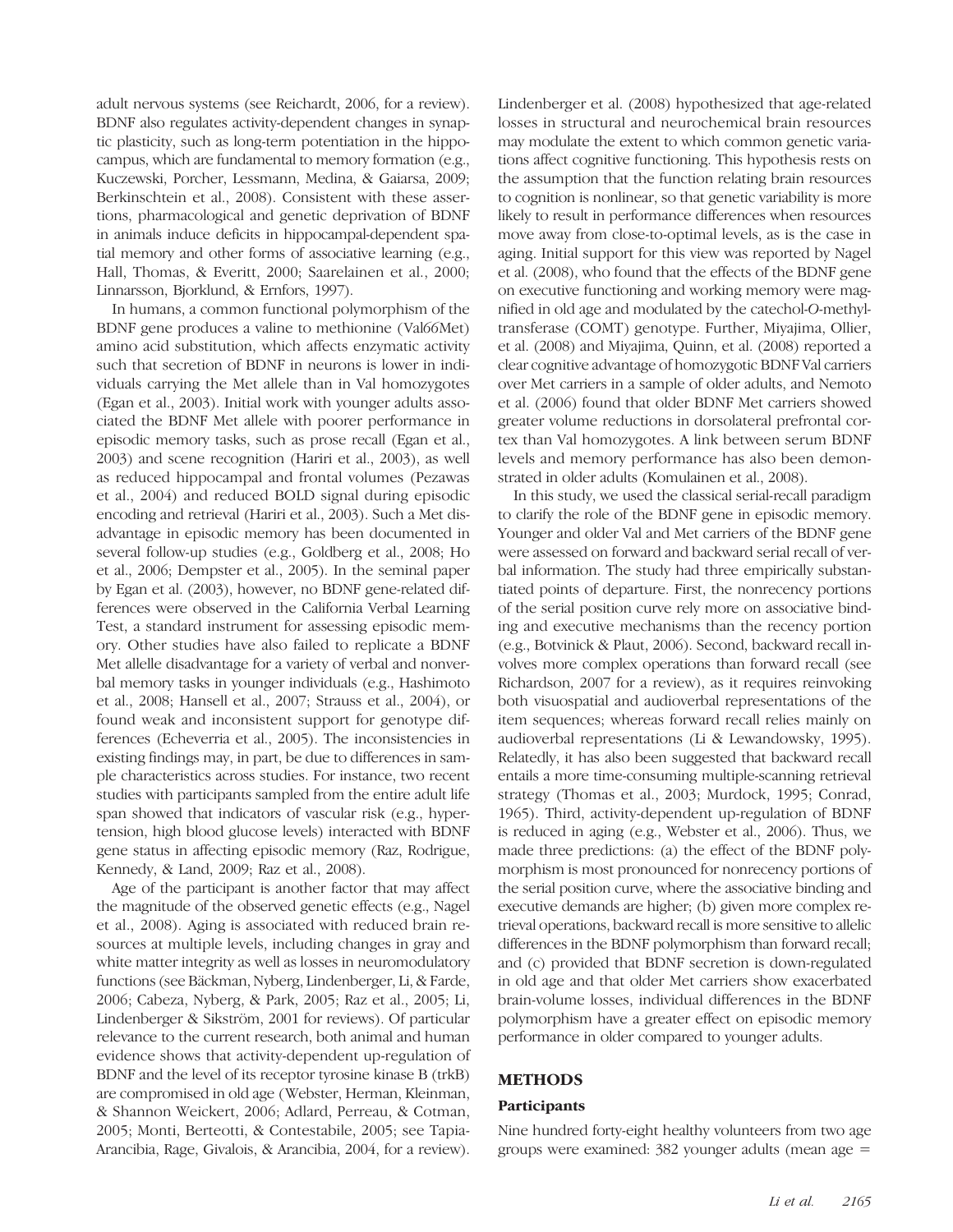25.6 years,  $SD = 3.0$ , range = 20–31; 166 women and 216 men) and 566 older adults (mean age  $= 65.0$  years,  $SD = 2.8$ , range = 60–71; 301 women and 265 men). About 30% ( $n = 298$ ) of the participants in the current sample were included in an earlier study on aging and genetic effects in working memory (Nagel et al., 2008). Participants were recruited in Berlin, Germany, via newspaper announcements, posters in public transportation, and postcards in restaurants and pubs. All participants were white, right-hand dominant, and had normal or correctedto-normal vision. None reported a history of medical, neurological, psychiatric disease, head injuries, and none were on medications that may affect memory function. No participant had symptoms of dementia (all scored over 27 on the Mini-Mental Status Examination). Given that the effect of the BDNF polymorphism on memory may be influenced by vascular health (Raz et al., 2008, 2009), we assessed a range of relevant indicators, including diagnoses of cardiovascular disease, diabetes, and arterial hypertension. Importantly, the BDNF genotype groups did not differ statistically with respect to these markers of vascular health, or on a derived measure of hypertension grade (see Table 1 for details) computed according to the guidelines published by the World Health Organization (WHO) and the International Society of Hypertension (ISH; WHO, ISH Writing Group, 2003). Participants gave informed consent and were paid  $\epsilon$ 7 per hour for their participation. The ethics committee of the Charité Universitätsmedizin Berlin approved the study.

# Genotyping

DNA was extracted from peripheral blood using standard methods. The nonsynonymous BDNF (Val66Met) singlenucleotide polymorphism (dbSNP: rs6265; c.196G>A, p.Val66Met) was genotyped in a 384-well microtiter plate format using the TaqMan 5'-exonuclease assay as described elsewhere (Lang, Hellweg, et al., 2007; Lang, Sander, et al., 2007; Meyer-Lindenberg & Weinberger, 2006; Egan et al., 2003; Hariri et al., 2003). The sequences of primers and

Table 1. Demographic Characteristics, Indicators of Vascular Health, and BDNF Genotype in Younger and Older Adults

|                                 | <b>BDNF</b> Genotype               |                                |                                    |                                |  |
|---------------------------------|------------------------------------|--------------------------------|------------------------------------|--------------------------------|--|
|                                 | Younger                            |                                | Older                              |                                |  |
|                                 | Met-allele Carriers<br>$(n = 136)$ | Val Homozygotes<br>$(n = 246)$ | Met-allele Carriers<br>$(n = 194)$ | Val Homozygotes<br>$(n = 372)$ |  |
| Demographics                    |                                    |                                |                                    |                                |  |
| Age range                       | $20 - 30$                          | $20 - 31$                      | $60 - 70$                          | $60 - 71$                      |  |
| Age $(M \pm SD)$                | 25.4(3.0)                          | 25.7 $(3.0)^a$                 | 64.8(2.8)                          | 65.2 $(2.8)^a$                 |  |
| Female/Male                     | 59/77                              | $107/139^{\rm b}$              | 97/97                              | $204/168^{\rm b}$              |  |
| % Female                        | 43                                 | 44                             | 50                                 | 55                             |  |
| Years of education $(M \pm SD)$ | 12.5(1.3)                          | $12.7 (1.2)^{a}$               | 10.7(1.8)                          | 10.9 $(1.7)^a$                 |  |
| State of health $(M \pm SD)$    | 4.1(0.6)                           | 4.2 $(0.6)^a$                  | 3.9(0.7)                           | 3.9 $(0.6)^a$                  |  |
| Indicators of Vascular Health   |                                    |                                |                                    |                                |  |
| <b>Diabetes</b>                 | 0%                                 | 0%                             | 6.7%                               | $5.9\%$ <sup>b</sup>           |  |
| Cardiovascular disease          | 3.7%                               | 2.5%                           | 33.5%                              | $36.7\%$ <sup>b</sup>          |  |
| Hypertension medication         | 1.5%                               | 0%                             | 29.9%                              | $33.2%^{b}$                    |  |
| Hypertension grade $(M \pm SD)$ | 0.65(0.77)                         | $0.57 (0.68)^{a}$              | 1.55(0.99)                         | 1.52 $(0.97)^{a}$              |  |
| Percentage of hypertensives     | 49.3%                              | $47.1\%$ <sup>b</sup>          | 87.6%                              | $87.6\%$ <sup>b</sup>          |  |

 $M =$  mean;  $SD =$  standard deviation; state of health = mean score on a self-rating scale with four questions on 5-point subscales (1 = poor; 5 = excellent); hypertension grades were computed based on systolic blood pressure (SBP) and diastolic blood pressure (DBP), using the 2003 World Health Organization guidelines; Grade 1: SBP = 140–159 or DBP = 90–99; Grade 2: SBP 160–179 or DBP 100–109; and Grade 3: SBP ≥ 180 or DBP ≥ 110, with Grade 1 indicating mild hypertension. The prevalence rates for hypertension are relatively high because of the adoption of the newer 140/ 90 mmHg cutoff in comparison to the 160/95 mmHg cutoff suggested by the old guidelines from 1984. The percentage of hypertensive individuals in our sample reflects the national survey statistics. In a national survey study involving six European countries, Canada, and America, the average prevalence rate of hypertension in adult populations (18–79 years) was highest in Germany (55%; Wolf-Maier et al., 2003). For analytical purposes, normotensives were assigned a grade of zero. In line with Raz et al. (2009), participants with either of the three hypertensive grades and/or taking hypertension medication were categorized as hypertensives.

<sup>a</sup>One-way analyses of variance =  $ns$ .

 $^{b} \chi^{2}(1) = ns.$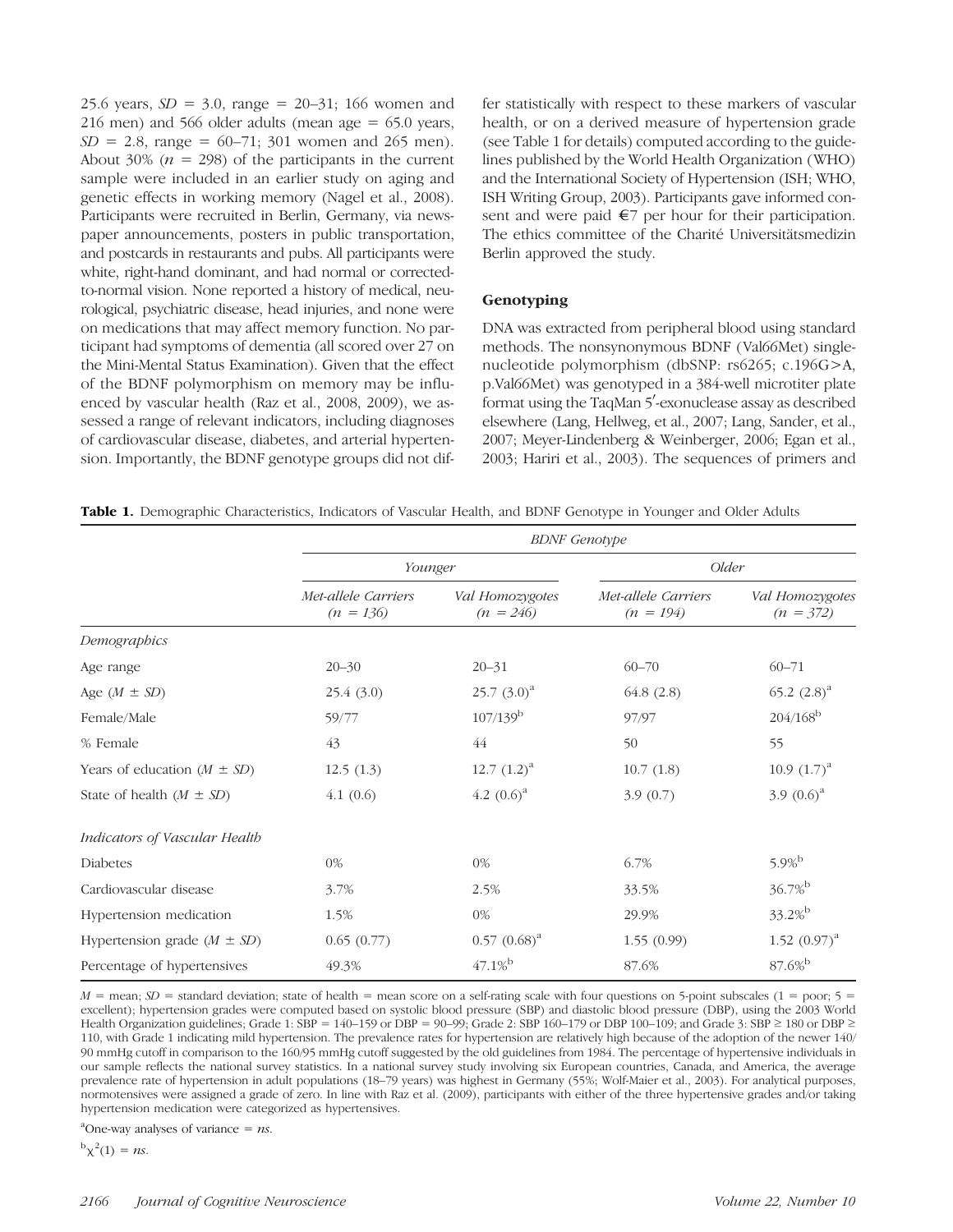TaqMan probes for the SNP genotyping were designed and synthesized by Applied Biosystems (Foster City, CA). The call rate in more than 2500 individuals, including individuals of the current sample, was greater than 99%. Furthermore, the genotyping reliability of the TaqMan assay was examined by genotyping of 186 duplicated DNA samples, which are not part of the present study. All duplicated samples displayed the same genotype as its reference sample. The frequencies of the three BNDF rs6265 genotypes were 64.4% ( $n = 246$ ) for Val/Val, 33.3% ( $n = 127$ ) for Val/Met, and 2.3% ( $n = 9$ ) for Met/Met in the younger group. The corresponding distribution was 65.7% ( $n =$ 372) for Val/Val, 32.2% ( $n = 182$ ) for Val/Met, and 2.1%  $(n = 12)$  for Met/Met in the older group. The genotypic distributions did not deviate significantly from those expected according to Hardy–Weinberg equilibrium (HWE) in either age group [younger,  $\chi^2(1) = 2.51$ ,  $p = .11$ ; older,  $\chi^2(1) = 3.63, p = .06$ ]. The lower, albeit nonsignificant,  *value in the older group reflects the slightly lower fre*quency of the Met homozygotes in this group (i.e., 12 vs. 18 as expected by HWE.) Importantly, however, the observed frequencies did not differ between the two age groups  $[\chi^2(2) = 0.20, p = .90].$ 

A recent population study of BDNF gene variations revealed considerable differences in the frequency of the Met allele across 58 global populations (Petryshen et al., 2009). Specifically, the Met66 frequency was 0.55%, 19.9%, and 43.6% in individuals from Sub-Saharan Africa, Europe, and Asia, respectively. In this context, it should be underscored that the distributions observed in our sample are very similar to other white samples (cf. the 65.6%, 31.0%, and 3.4% distribution for Val/ Val, Val/Met, and Met/Met, observed by Lang, Hellweg, et al., 2007; Lang, Sander, et al., 2007; the 60%, 34%, and 6% distribution for Val/Val, Val/Met, and Met/Met observed by Raz et al., 2008; see also Vepsäläinen et al., 2005). Due to the rarity of Met homozygotes, participants were subdivided into two commonly defined subgroups according to their BDNF Val66Met genotype status: Val/Val and Met-allele carriers.

## Experimental Task

Participants underwent two sessions of cognitive testing. The sessions were held in groups of five to six individuals. Cognitive tasks were administered to investigate processing speed and robustness, executive functioning and working memory, and episodic memory. Here, we focus on the association between the BDNF polymorphism and serial-order memory.

In the serial-recall task, participants were presented with six different lists containing 12 words each. Following presentation of the last item in each list, they were asked to recall each word at its correct position. Word Lists 1 to 3 were recalled in forward order, whereas Word Lists 4 to 6 were recalled in backward order. Items were German

nouns with word length varying from four to nine letters. Words that shared two or more initial letters did not appear in the same list. During encoding, participants listened to the words at a rate of 2 sec/word via headphones, while simultaneously viewing a number corresponding to their serial position on a computer screen. At recall, participants used a keyboard to type the first three letters of a word in a response box appearing on the computer screen, on top of which the item position (either 1 to 12 for forward recall or 12 to 1 for backward recall) was indicated. Recall was self-paced. This procedure minimizes potential age differences in typing errors and reaction times (cf. Brehmer, Li, Müller, von Oertzen, & Lindenberger, 2007). If participants were unable to recall a word, they could skip that position and move on to the next. After completing a list, participants received feedback concerning the percentage of correctly remembered words. The entire task took approximately 35 min to complete.

For each list, responses were scored using a strict serialrecall criterion: An accurate response required that both the identity of a word and its serial position were correct. Errors were categorized as transpositions (words correctly recalled but in the wrong positions), omissions (words not recalled), commissions (recall of nonstudied words), intrusions (recall of studied words from previous lists), and repetitions. Here, we focus only on transposition errors and omissions because the prevalence rates for the other error types were very low.

#### Statistical Analysis

Demographic data were analyzed using analyses of variance (ANOVAs) or  $\chi^2$  tests, with SPSS for Windows 15.0 (SPSS, Chicago, IL). Behavioral data were analyzed with mixed effect models with maximum likelihood estimation ("Proc Mixed" procedure), using SAS 9.1 for Windows (SAS Institute, Cary, NC). In contrast to standard ANOVA, mixed effect models allow for differences in variances and covariances between age groups and BDNF allelic variants, which is more suitable here given the multivariate heterogeneity of variances and covariances in our data, as reflected in the Box's M tests for forward ( $p < .001$ ) and backward  $(p < .001)$  recall. Given the female superiority in episodic memory (e.g., Herlitz & Rehnman, 2008), sex was used as a covariate in the statistical analyses. Furthermore, COMT genotype was also used as a covariate, as previous research shows that COMT affects memory and may interact with BDNF (e.g., Nagel et al., 2008; see Savitz, Solms, & Ramesar, 2006 for a review). All effects reported here are also statistically reliable when COMT is not entered as a covariate.

## **RESULTS**

For each recall direction, serial position effects were analyzed with respect to three portions of the curve by subdividing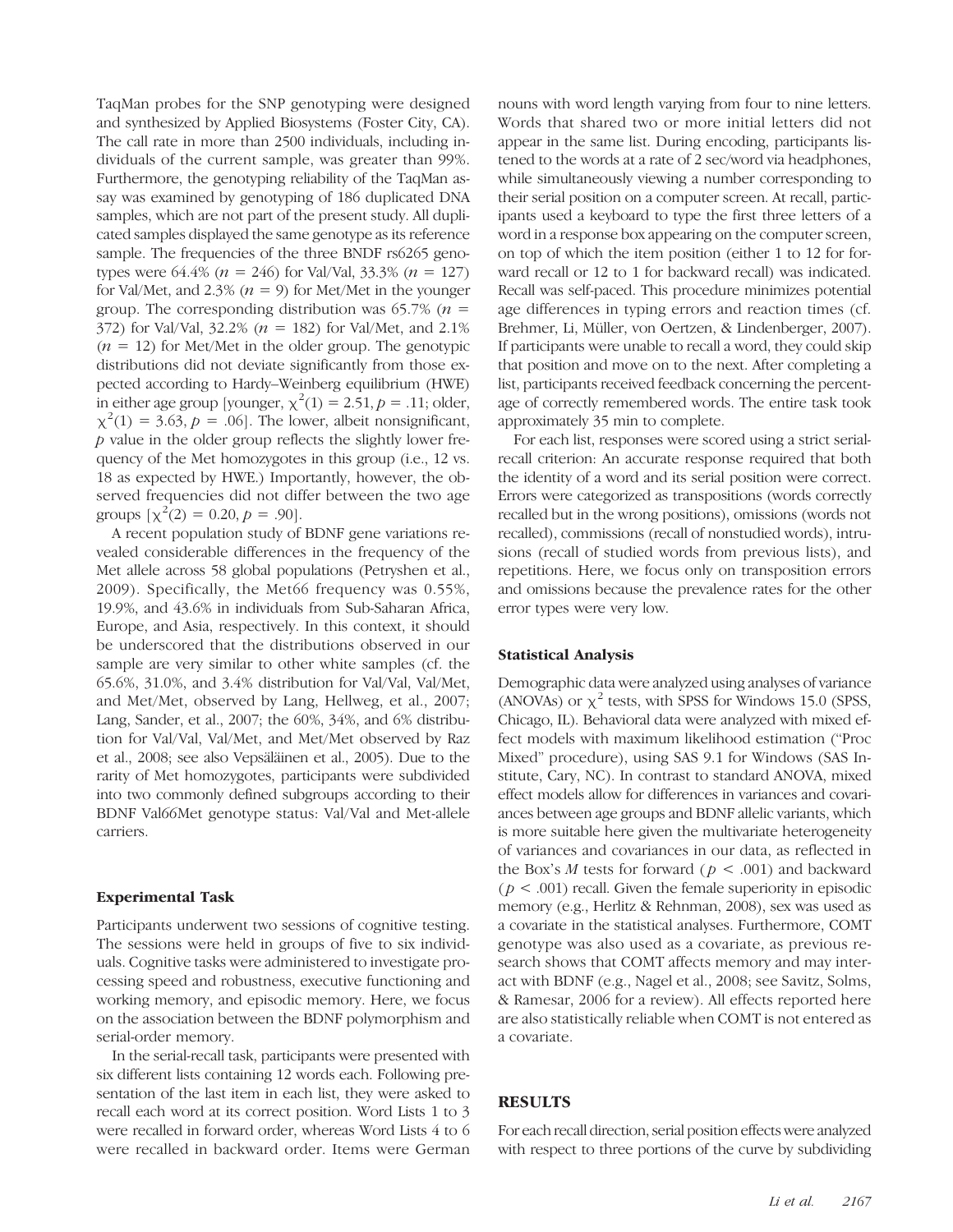the 12 positions into primacy (Positions 1 to 4), middle (Positions 5 to 8), and recency (Positions 9 to 12) portions. The analysis for forward recall (Age  $\times$  BDNF polymorphism  $\times$  Portion) revealed significant main effects of age  $[F(1, 504) = 544.0, p < .001]$ , portion  $[F(2, 588) =$ 991.6,  $p < .001$ ], and a reliable interaction between age and portion  $[F(2, 588) = 29.4, p < .001]$ . As can be seen in Figure 1A, older adults performed less accurately overall, and this difference was more pronounced for the middle and recency portions of the serial position curve, particularly the middle portion. However, the main effect of BDNF and the interactions involving this factor fell far short of significance ( $ps > .10$ ). Furthermore, as hypertension may affect memory and interact with individual differences in genotype, analyses with hypertension (normotensive vs. hypertensive) as an additional betweenperson factor were conducted. Using similar criteria as used in earlier studies (e.g., Raz et al., 2009), individuals who had a diagnosis of hypertension and/or were taking antihypertensive medication, or had blood pressure that exceeded WHO's 140 mmHg/90 mmHg criteria for hypertension, were classified as hypertensive. The main effect of hypertension was not significant ( $p = .57$ ), and hypertension did not interact with age ( $p = .49$ ), portion ( $p =$ .97), or BDNF status ( $p = .31$ ). Similarly, other higherorder interactions involving hypertension also were not significant.

For backward recall, the same type of analysis again yielded significant main effects of age  $[F(1, 476) = 418.0]$ ,  $p < .001$ , portion  $[F(2, 667) = 552.1, p < .001]$ , and a significant interaction between age and portion  $[F(2, 667) =$ 123.2,  $p < .001$ . These results indicate that older people generally performed less well, and that the age difference was most pronounced for the primacy and middle portions of the curve. Of chief interest was the fact that the Age × BDNF interaction  $[F(1, 474) = 4.4, p < .05]$  and the triple interaction among age, BDNF, and portion  $[F(2, 667) =$ 3.4,  $p < .05$ ] were statistically reliable. Planned comparisons showed that older Met-allele carriers recalled fewer items than older Val homozygotes in both the primacy and middle portions  $[t(410) = 3.09, p < .01,$  and  $t(466) =$ 3.15,  $p < 0.01$ , respectively, but not in the recency portion  $[t(378) = -1.32, p = .19]$  (see Figure 1B). An analysis with hypertension as an additional factor was conducted here, too. Similar to the results found for forward recall, neither the main effect of hypertension nor any of the interactions

Figure 1. Proportion of words recalled in correct serial position as a function of age, BDNF genotype, and portion of the curve in forward (A) and backward (B) recall. Error bars represent standard errors around the means.

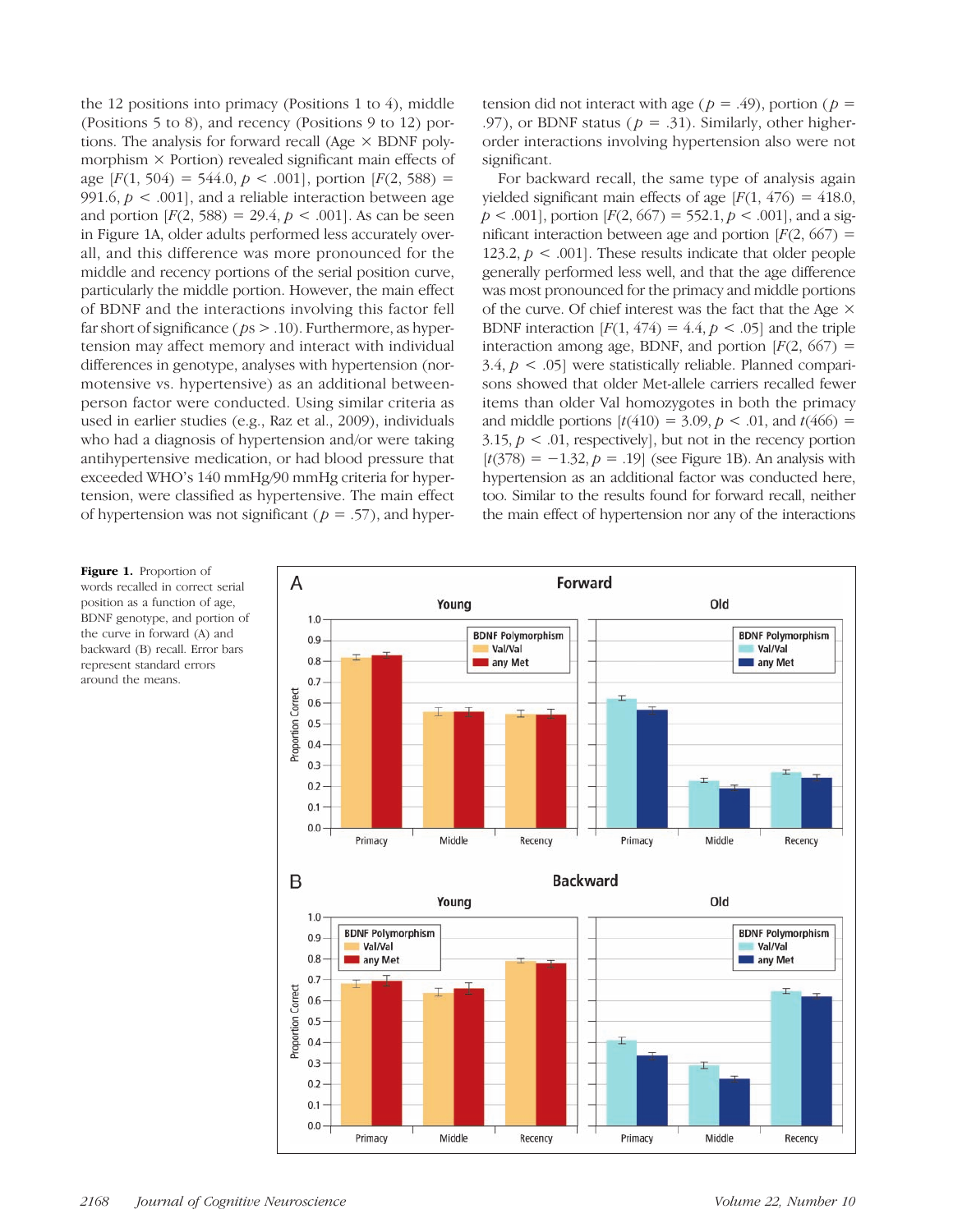

Figure 2. Serial position curves as a function of age and BDNF genotype in forward (A) and backward (B) recall. Error bars represent standard errors around the means.

involving hypertension were significant ( $p$  values ranged from .13 to .81) in backward recall. For both forward and backward recall, analyses across all 12 serial positions yielded the same pattern of nonsignificant results and significant effects, respectively. These data are presented in Figure 2A and B.

To examine which error type was reflected in older Met carriers' backward recall deficit, we analyzed omissions and transposition errors. For these analyses, we focused on the specific portions of backward recall where the Age  $\times$  BDNF interaction was reliable, and thus, aggregated performance across the primacy and middle

segments of the curve. With respect to omissions, there was a significant main effect of age  $[F(1, 674) = 421.2]$ ,  $p < .001$ , with older adults producing more such errors than younger adults. BDNF genotype status did not affect the number of omissions. For transposition errors, we also found a significant main effect of age  $[F(1, 518) =$ 16.0,  $p < .001$ . However, here the interaction between age and BDNF was reliable  $[F(1, 515) = 3.7, p < .05]$ . Follow-up tests indicated that older Met-allele carriers produced more transposition errors than older Val homozygotes  $[t(301) = 3.04, p < .001]$ , whereas this was not true for younger adults  $[t(258) = 0.03, ns;$  see Table 2]. Additional analyses adding hypertension as a factor only yielded a significant Age  $\times$  Hypertension interaction for transposition errors  $[F(1, 549) = 5.10, p < .05]$ . However, this interaction should be interpreted cautiously. This is so because it reflected the fact that younger hypertensives made fewer errors than younger normotensives, whereas older normotensives made fewer errors than their hypertensive counterparts.

# DISCUSSION

This research revisited a classic phenomenon in the experimental psychology of memory, the serial position curve in episodic recall (e.g., Kirkpatrick, 1894; Ebbinghaus, 1885), from a genomic perspective. Our data show that the influence of the BDNF Val66Met polymorphism on episodic memory performance was magnified in old age. Whereas younger Val/Val and Met-allele carriers of the BDNF gene exhibited similar levels of serial recall, older homozygotic Val carriers outperformed older Met-allele carriers. However, the advantage of Val homozygotes in the older sample was qualified by both recall direction and serial position: There were no genotype differences in forward recall or for the recency position of the serial position curve; the Val/Val advantage was confined to the primacy and middle portions of the curve in backward recall.

Evidence for the effects of the BDNF polymorphism on memory is mixed in younger adults, with some studies showing a Val advantage (e.g., Goldberg et al., 2008; Ho et al., 2006; Dempster et al., 2005; Egan et al., 2003) and

Table 2. Mean Number of Transposition and Omission Errors per List across the Primacy and Middle Portions of the Backward Serial Recall Curve as a Function of Age and BDNF Genotype

|                             | <b>BDNF</b> Genotype |                |                     |                |  |
|-----------------------------|----------------------|----------------|---------------------|----------------|--|
|                             | Younger              |                | Older               |                |  |
|                             | Met-allele Carriers  | Val Homozygote | Met-allele Carriers | Val Homozygote |  |
| Type of Errors              |                      |                |                     |                |  |
| Transpositions $(M \pm SD)$ | 1.03(1.26)           | $1.03(1-15)$   | 1.52(1.28)          | 1.20(0.93)     |  |
| Omissions $(M \pm SD)$      | 0.98(1.41)           | 1.15(1.37)     | 3.34(1.98)          | 3.45(1.91)     |  |

 $M =$  mean;  $SD =$  standard deviation ( $\pm 1$ ); maximum number of errors per word list summed across the primacy and middle portions of the curve is 8.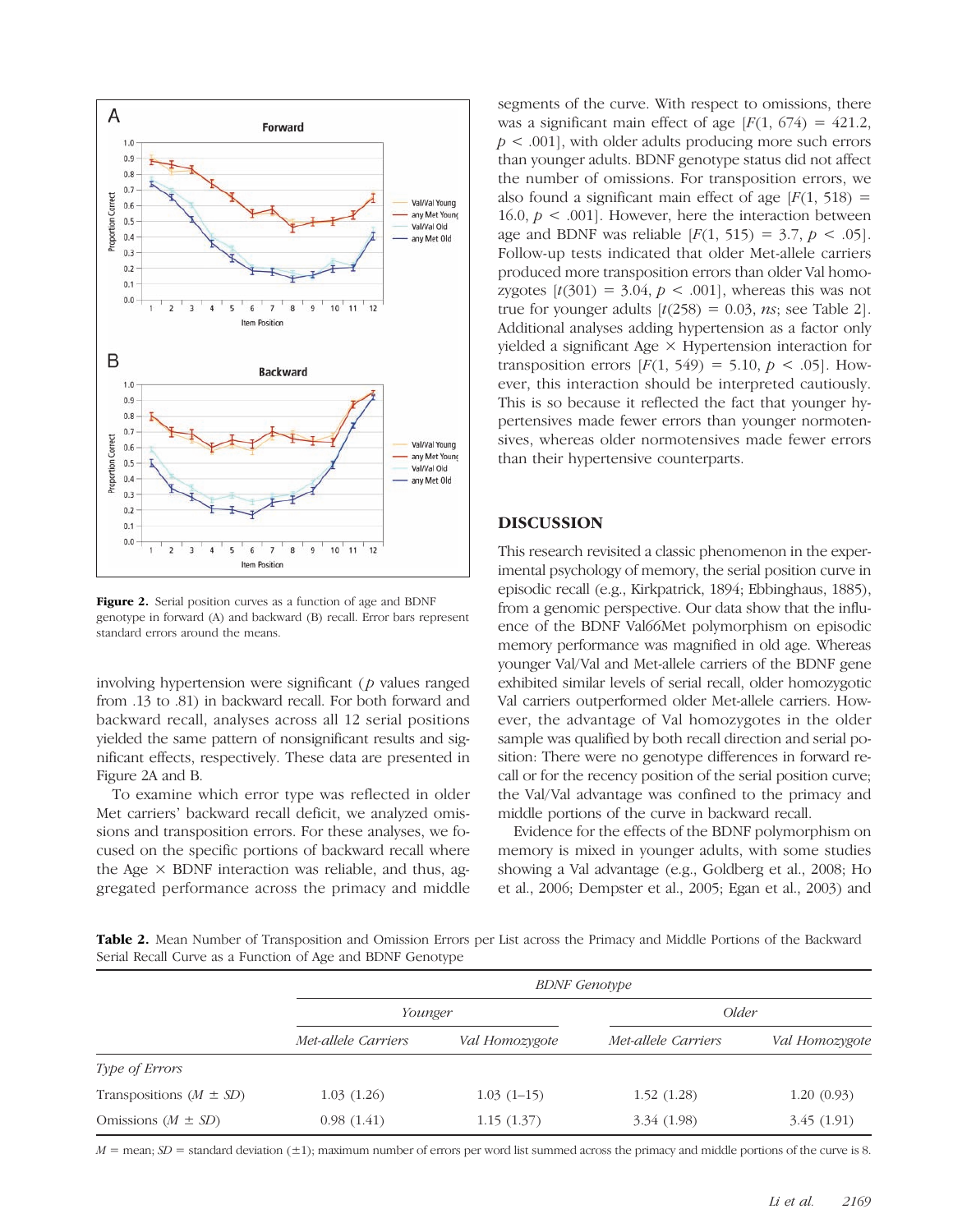others not (Hashimoto et al., 2008; Hansell et al., 2007; Echeverria et al., 2005; Strauss et al., 2004). Two recent studies demonstrated a clear cognitive advantage of Val carriers in samples of older adults (Miyajima, Ollier, et al., 2008; Miyajima, Quinn, et al., 2008). However, another recent report involving persons at 70 years of age failed to find any BDNF genotype differences using a large battery of cognitive tests including measures of episodic memory (Houlihan et al., 2009). Results from our study shed new light on these discrepancies. First, as is evident in the current data and those of Nagel et al. (2008), chronological age, which can be seen as a proxy of individual differences in brain resources (Lindenberger et al., 2008), modulated genetic effects: In older adults whose cognitive functions are subserved by suboptimal levels of brain resources, genetic effects are more apparent. Second, our findings also highlight that characteristics of episodic memory tasks, such as the relative demands of associative binding and the complexity of retrieval operations, also appear to affect the magnitude of the observed genetic effects. Specifically, the absence of BDNF gene effects for pre-recency items in backward recall provides clues for interpreting the nature of the mixed evidence in earlier studies. Our data suggest that the Val advantage in episodic memory is most easily disclosed under task conditions that pose high demands on both associative binding and executively taxing retrieval operations. In backward recall, items in the initial and middle portion of the serial position curve are recalled later, have weaker interitem and item–position associations, and are more prone to output interference (e.g., Botvinick & Plaut, 2006); thus, the demands on associative binding are especially high for these items. Indeed, brain imaging research shows greater activity in the hippocampus and ventral and dorsolateral prefrontal cortex during recognition of pre-recency compared with recency items (Talmi et al., 2005).

Further, although items in backward serial recall may also rely on verbal representations as those in forward recall, backward recall requires more complex retrieval operations (e.g., Thomas et al., 2003; Li & Lewandowsky, 1993, 1995). Whereas forward recall relies on phonological representations of order information (e.g., Healy, 1975), backward recall relies additionally on visuospatial representations (e.g., O'Connor & Hermelin, 1976; Conrad, 1972). This is evidenced by data showing that backward, but not forward, recall is sensitive to visuospatial interference (Li & Lewandowsky, 1993, 1995). Imaging data lend further support to this notion. Specifically, backward digit recall activates left prefrontal, parietal and occipital areas in addition to right prefrontal areas, which are also activated during forward recall (Sun et al., 2005; Hoshi et al., 2000); greater activity in the occipital and parietal cortices during backward recall suggests that visuospatial retrieval processes are involved. Moreover, the response time data indicated that backward recall took longer than forward recall. This result indicates that backward recall relies on more complex retrieval operations that may involve

scanning items in forward order first and then recalling these items in backward order (Thomas et al., 2003).

The BDNF gene effects observed in this study were confined to pre-recency items in backward recall. The combination of having to recall items in backward order with a long lag between study and test maximizes the demands on strategic retrieval operations. The link between the BDNF gene and episodic memory has been largely discussed with reference to encoding and consolidation processes (e.g., Egan et al., 2003). However, our findings thus implicate a critical role of the BDNF polymorphism also in memory retrieval. Consistent with this claim, Hariri et al. (2003) demonstrated a BDNF gene-related effect (Val/Val > Met carriers) on the magnitude of the hippocampal BOLD response during episodic retrieval. Further, given the wellestablished role of prefrontal cortex in strategic memory retrieval (e.g., Buckner, Raichle, Miezin, & Petersen, 1996; Tulving, Markowitsch, Craik, Habib, & Houle, 1996), and in serial recall in particular (Marshuetz, 2005), it is worth noting that Met-allele carriers of the BDNF gene have smaller frontal volumes than homozygotic Val carriers (Xu, St Clair, Ott, Feng, & He, 2007; Pezawas et al., 2004).

Further support for the role of the BDNF polymorphism in the prefrontal cortex–medial temporal lobe circuitry comes from an analysis of errors in backward recall. These data demonstrate that older Met carriers' serial recall disadvantage was due to transposition errors rather than omissions. The higher rate of transposition errors—recalling studied items but at a wrong position—indicates that older Met carriers' performance deficit does not reflect an inability to recall an item, but rather to retrieve the correct item–item and item–position associations. This interpretation of the locus of the failure is in line with the role of BDNF in basic associative memory mechanisms (e.g., Kuczewski et al., 2009), as well as in frontally mediated retrieval operations (e.g., Xu, St Clair, et al., 2007).

Serial-recall performance as assessed here reflects the combined effects of relatively more medial temporal lobebased associative memory and frontally based working memory functions. The different portions of the serial position curve, together with the different recall directions, allowed us to differentiate among different segments of serial-order memory that rely more on associative binding (e.g., the middle and primacy portions in backward recall) and the part that relies more on working memory (e.g., the recency portion in backward recall). To further delineate the relative effects of BDNF and other memoryrelevant genes (see De Quervain & Papassotiropoulos, 2006) on the associative and strategic aspects of episodic memory, future studies need to employ tasks that afford more precise parametric manipulations of the two aspects of memory.

In this study, we revisited the classical phenomenon of serial-order memory (Lashley, 1951; Ebbinghaus, 1885) by taking an age-comparative approach in examining the influence of the BDNF polymorphism on episodic memory. The results show that this genetic influence is most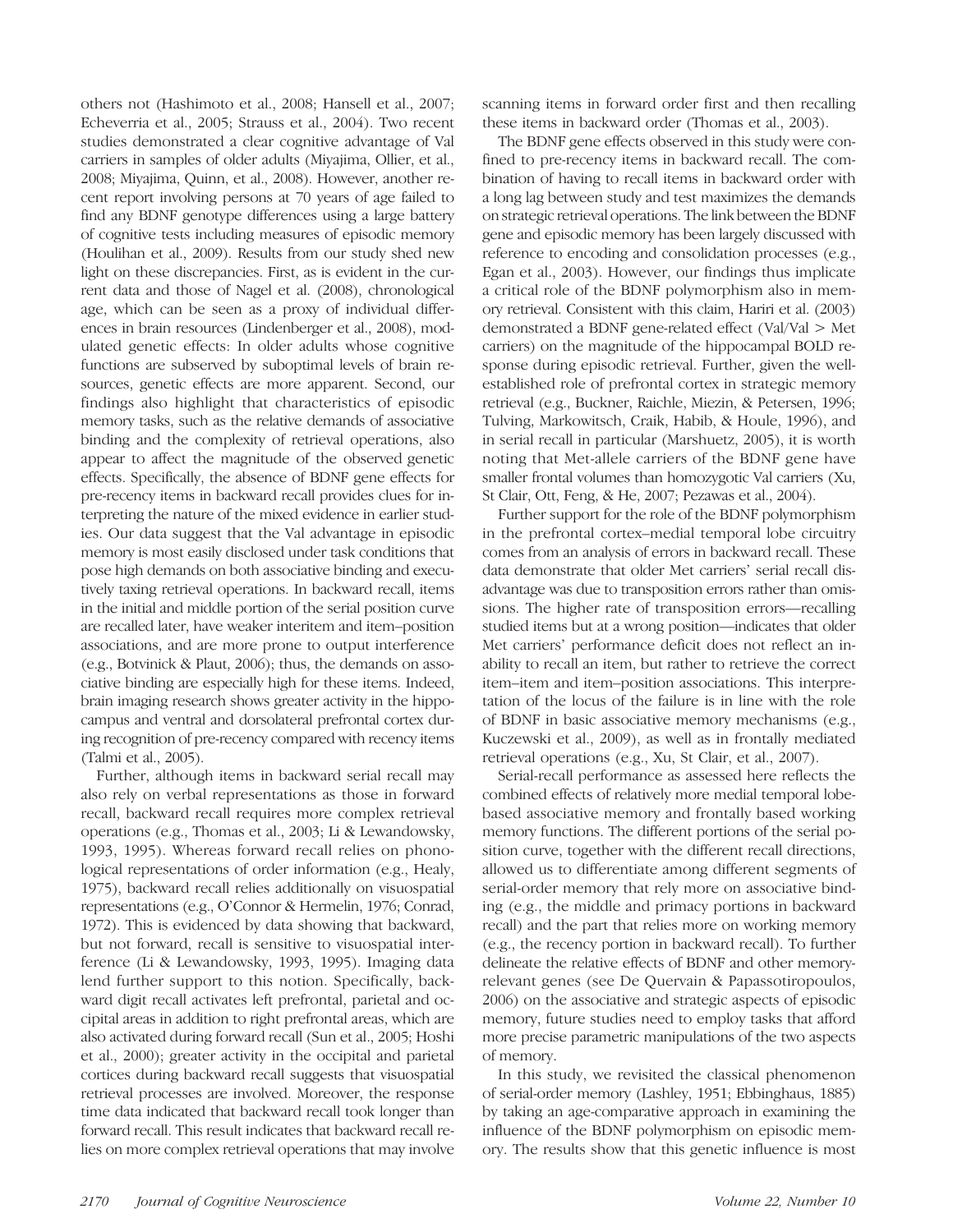likely to occur under highly taxing conditions (i.e., backward serial recall of pre-recency items). Lindenberger et al. (2008) hypothesized that genetic effects on cognitive performance are most likely to be observed when brain resources are reduced. Consistent with this hypothesis, we found BDNF effects on serial recall for older, but not for younger, adults. Other evidence supporting this hypothesis was reported by Nagel et al. (2008), who found a selective impairment in executive tasks among older Met carriers of the BDNF gene who were homozygotic Val carriers of the COMT gene. Similarly, in an age-heterogeneous sample, Raz et al. (2008, 2009) reported a memory deficit among BDNF Met carriers with high blood pressure or high blood glucose, both being markers of vascular risk. Note that the effects of vascular risk factors on cognition and their interactions with genetic effects may depend on geographic variations in the prevalence rate of hypertension. For instance, the 60% higher prevalence of hypertension in Europe compared with the United States and Canada (Wolf-Maier et al., 2003) may result in more even distributions of genotypes across the normotensive and hypertensive subsamples, as is the case in our study, and yield different interactive patterns between individual differences in genotype and hypertension. Reduced activity-dependent up-regulation of BDNF in aging (e.g., Webster et al., 2006; Tapia-Arancibia et al., 2004) and magnified brain-volume losses among older BDNF Met carriers (Nemoto et al., 2006) are two instantiations of the general notion that age-related decline in brain resources accentuate genetic effects on cognition.

## Acknowledgments

This research was supported by the Max Planck Society, including a grant from the innovation fund of the Max Planck Society (M.FE.A.BILD0002). It also was supported by a grant from the German Federal Ministry for Education and Research to the Berlin NeuroImaging Center (01GO0501). L. B. was supported by grants from the Swedish Research Council (521-2007-2892) and Swedish Brain Power, and by an Alexander von Humboldt Research Award. I. N. was supported by a predoctoral fellowship of the International Max Planck Research School, The Life Course: Evolutionary and Ontogenetic Dynamics (LIFE). We thank Kirsten Becker, Silke Becker, Karola Rockmann, Elisa Rossade, and all the other research assistants for their help. This article was revised while U. L. was a fellow at the Center for Advanced Study in the Behavioral Sciences at Stanford University.

## Author Contributions

L. B., H. R. H., S. C. L., U. L., and L. N. designed research; T. v. O programmed the test battery; C. C., S. C. L., I. N., and T. v. O. supervised data collection; C. C., S. C. L., and G. P. performed the statistical analyses; T. S. performed genotyping; L. B., C. C., S. C. L., and U. L. wrote the article.

Reprint requests should be sent to Shu-Chen Li or Lars Bäckman, Center for Lifespan Psychology, Max Planck Institute for Human Development, Lentzeallee 94, D14195 Berlin, Germany, or via e-mail: shuchen@mpib-berlin.mpg.de; lars.backman.1@ki.se.

# **REFERENCES**

- Adlard, P. A., Perreau, V. M., & Cotman, C. W. (2005). The exercise-induced expression of BDNF within the hippocampus varies across life-span. Neurobiology of Aging, 26, 511–520.
- Bäckman, L., Nyberg, L., Lindenberger, U., Li, S.-C., & Farde, L. (2006). The correlative triad among aging, dopamine, and cognition: Current status and future prospects. Neuroscience and Biobehavioral Reviews, 30, 791–807.
- Berkinschtein, P., Cammarota, M., Katche, C., Slipczuk, L., Rossato, J. L., Goldin, A., et al. (2008). BDNF is essential to promote persistence of long-term memory storage. Proceedings of National Academy of Sciences, U.S.A., 105, 2711–2716.
- Botvinick, M. M., & Plaut, D. C. (2006). Short-term memory for serial order: A recurrent neural network model. Psychological Review, 113, 201–233.
- Botvinick, M. M., & Watanabe, T. (2007). From numerosity to ordinal rank: A gain-field model of serial order representation in cortical working memory. Journal of Neuroscience, 27, 8636–8642.
- Brehmer, Y., Li, S.-C., Müller, V., von Oertzen, T., & Lindenberger, U. (2007). Memory plasticity across the lifespan: Uncovering children's latent potential. Developmental Psychology, 43, 465–478.
- Buckner, R. L., Raichle, M. E., Miezin, F. M., & Petersen, S. E. (1996). Functional anatomic studies of memory retrieval for auditory words and visual pictures. Journal of Neuroscience, 16, 6219–6235.
- Cabeza, R., Nyberg, L., & Park, D. (Eds.) (2005). Cognitive neuroscience of aging. New York: Oxford University Press.
- Conrad, R. (1965). Order error in immediate recall of sequences. Journal of Verbal Learning and Verbal Behavior, 4, 161–169.
- Conrad, R. (1972). Short-term memory in deaf: Test for speech coding. British Journal of Psychology, 63, 173.
- Dempster, E., Toulopoulou, T., McDonald, C., Bramon, E., Walshe, M., Filbery, F., et al. (2005). Association between BDNF Val(66)Met genotype and episodic memory. American Journal of Medical Genetics: Part B, Neuropsychiatric Genetics, 134B, 73–75.
- De Quervain, D. J.-F., & Papassotiropoulos, A. (2006). Identification of a genetic cluster influencing memory performance and hippocampal activity in humans. Proceedings of National Academy of Sciences, U.S.A., 103, 4270–4274.
- Ebbinghaus, H. (1885). Über das Gedächtnis. Untersuchungen zur experimentellen Psychologie. Leipzig: Duncker & Humblot.
- Echeverria, D., Woods, J. S., Heyer, N. J., Rohlman, D. S., Fann, F. M., Bittner, A. C., et al. (2005). Chronic low-level mercury exposure, BDNF polymorphism, and associations with cognitive and motor function. Neurotoxicology and Teratology, 27, 781–796.
- Egan, M. F., Kojima, M., Callicott, J. H., Goldberg, T. E., Kolachana, B. S., Bertolino, A., et al. (2003). The BDNF Val66Met polymorphism affects activity-dependent secretion of BDNF and human memory and hippocampal function. Cell, 112, 257–269.
- Goldberg, T. E., Iudicello, J., Russo, C., Elvevåg, R., Straub, R., Egan, M. F., et al.  $(2008)$ . BDNF Val<sup>66</sup>Met polymorphism significantly affects d' in verbal recognition memory at short and long delays. Biological Psychology, 77, 20–24.
- Green, A. E., Munafò, M. R., DeYoung, C. G., Fossella, J. A., Fan, J., & Gray, J. R. (2008). Using genetic data in cognitive neuroscience: From growing pains to genuine insights. Nature Reviews Neuroscience, 9, 710–720.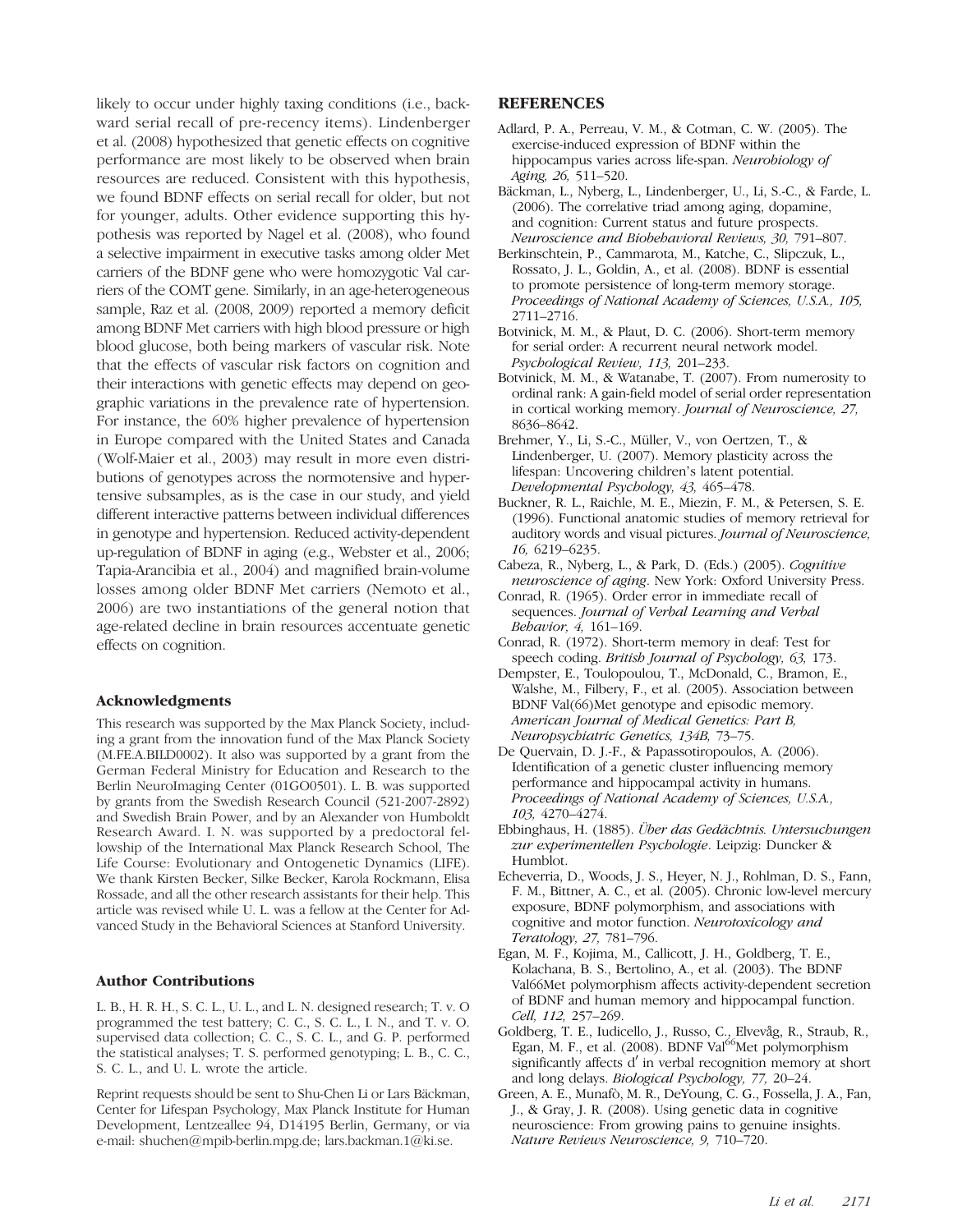Hall, J., Thomas, K. L., & Everitt, B. J. (2000). Rapid and selective induction of BDNF expression in the hippocampus during contextual learning. Nature Neuroscience, 3, 533-535.

Hansell, N. K., James, M. R., Duffy, D. L., Birley, A. J., Luciano, M., Geffen, G. M., et al. (2007). Effect of the BDNF V166M polymorphism on working memory in healthy adolescents. Genes, Brain and Behavior, 6, 260–268.

Hariri, A. R., Goldberg, T. E., Mattay, V. S., Kolachana, B. S., Callicott, J. H., Egan, M. F., et al. (2003). Brain-derived neurotrophic factor Val66Met polymorphism affects human memory-related hippocampal activity and predicts memory performance. Journal of Neuroscience, 23, 6690–6694.

Hashimoto, R., Moriguchi, Y., Yamashita, Y., Mori, T., Nemoto, K., Okada, T., et al. (2008). Dose-dependent effect of the Val66Met polymorphism of the brain-derived neurotrophic factor gene on memory-related hippocampal activity. Neuroscience Research, 61, 360–367.

Healy, A. F. (1975). Short-term retention of temporal and spatial order. Bulletin of the Psychonomic Society, 5, 57–58.

Herlitz, A., & Rehnman, J. (2008). Sex differences in episodic memory. Current Directions in Psychological Science, 17, 52–56.

Ho, B. C., Milev, P., O'Leary, D. S., Librant, A., Andreasen, N. C., & Wassink, T. H. (2006). Cognitive and magnetic resonance imaging brain morphometric correlates of brain-derived neurotrophic factor Val66Met gene polymorphism in patients with schizophrenia and healthy volunteers. Archives of General Psychiatry, 63, 731–740.

Hoshi, Y., Oda, I., Wada, Y., Ito, Y., Yamashita, Y., Ohta, K., et al. (2000). Visuospatial imagery is a fruitful strategy for the digit span backward task: A study with near-infrared optical tomography. Cognitive Brain Research, 9, 339–342.

Houlihan, L. M., Harris, S. E., Luciano, M., Gow, A. J., Starr, J. M., Visscher, P. M., et al. (2009). Replication study of candidate genes for cognitive abilities: The Lothian Birth Cohort 1936. Genes, Brain and Behavior, 8, 238–247.

Kirkpatrick, E. A. (1894). An experimental study of memory. Psychological Review, 1, 602–609.

Komulainen, P., Pedersen, M., Hanninen, T., Bruunsgaard, H., Lakka, T. A., Kivipelto, M., et al. (2008). BDNF is a novel marker of cognitive function in ageing women: The DR's EXTRA Study. Neurobiology of Learning and Aging, 90, 596–603.

Kuczewski, N., Porcher, C., Lessmann, V., Medina, I., & Gaiarsa, J. L. (2009). Activity-dependent dendritic release of BDNF and biological consequences. Molecular Neurobiology, 39, 37–49.

Lang, U. E., Hellweg, R., Seifert, F., Schubert, F., & Gallinat, J. (2007). Correlation between serum brain-derived neurotrophic factor level and an in vivo maker of cortical integrity. Biological Psychiatry, 62, 530–535.

Lang, U. E., Sander, T., Lohoff, F. W., Hellweg, R., Bajbouj, M., Winterer, G., et al. (2007). Association of the met66 allele of brain-derived neurotrophic factor (BDNF) with smoking. Psychopharmacology, 190, 433–439.

Lashley, K. S. (1951). The problem of serial order in behavior. In L. A. Jeffress (Ed.), Cerebral mechanisms in behavior (pp. 112–131). New York: Wiley.

Lewandowsky, S., & Murdock, B. B. J. (1989). Memory for serial order. Psychological Review, 96, 25–57.

Li, S.-C., & Lewandowsky, S. (1993). Intralist distractors and recall direction: Constraints on models of memory for serial order. Journal of Experimental Psychology: Learning, Memory, and Cognition, 19, 895-918.

Li, S.-C., & Lewandowsky, S. (1995). Forward and backward recall: Different retrieval processes. Journal of Experimental Psychology: Learning, Memory, and Cognition, 21, 837–847.

Li, S.-C., Lindenberger, U., & Sikström, S. (2001). Aging cognition: From neuromodulation to representation. Trends in Cognitive Sciences, 5, 479–486.

Lindenberger, U., Nagel, I. E., Chicherio, C., Li, S.-C., Heekeeren, H. R., & Bäckman, L. (2008). Age-related decline in brain resources modulates genetic effects on cognitive performance. Frontiers in Neuroscience, 2, 234–244.

Linnarsson, S., Bjorklund, A., & Ernfors, P. (1997). Learning deficit in BDNF mutant mice. European Journal of Neuroscience, 9, 2581–2587.

Marshuetz, C. (2005). Order information in working memory: An integrative review of evidence from brain and behavior. Psychological Bulletin, 131, 323–339.

McClearn, G. E. (2006). Contextual genetics. Trends in Genetics, 22, 314–319.

Meyer-Lindenberg, A., & Weinberger, D. R. (2006). Intermediate phenotypes and genetic mechanisms of psychiatric disorders. Nature Reviews Neuroscience, 7, 818–827.

Miyajima, F., Ollier, W., Mayes, A., Jackson, A., Thacker, N., Rabbitt, P., et al. (2008). Brain-derived neurotrophic factor polymorphism Vaal66Met influence cognitive ability in the elderly. Genes, Brain and Behavior, 7, 411–417.

Miyajima, F., Quinn, J. P., Horan, N., Pickles, A., Ollier, W. E., Pendleton, N., et al. (2008). Additive effect of BDNF and REST polymorphisms is associated with improved general cognitive ability. Genes, Brain and Behavior, 7, 714–719.

Monti, B., Berteotti, C., & Contestabile, A. (2005). Dysregulation of memory-related proteins in the hippocampus of aged rats and their relation with cognitive impairment. Hippocampus, 15, 1041–1049.

Murdock, B. B. (1962). The serial position effect of free recall. Journal of Experimental Psychology, 64, 482–488.

Murdock, B. B. (1995). Developing TODAM: Three models for serial-order information. Memory & Cognition, 23, 631-645.

Nagel, I. E., Chicherio, C., Li, S.-C., von Oertzen, T., Sander, T., Villringer, A., et al. (2008). Human aging magnifies genetic effects on executive functioning and working memory. Frontiers in Human Neuroscience, 2, 1–8.

Nemoto, K., Ohnishi, T., Mori, T., Moriguchi, Y., Hashimoto, R., Asada, T., et al. (2006). The Val66Met polymorphism of the brain-derived neurotrophic factor gene affects age-related brain morphology. Neuroscience Letters, 397, 25–29.

O'Connor, N., & Hermelin, B. (1976). Backward and forward recall by dead and hearing children. Quarterly Journal of Experimental Psychology, 28, 83–92.

Petryshen, T. L., Sabeti, P. C., Aldinger, K. A., Fry, B., Fan, J. B., Schaffner, S. F., et al. (2009). Population genetic study of the brain-derived neurotrophic factor (BDNF) gene. Molecular Psychiatry, 1–6. (epub ahead of print 3 March 2009; doi:10.1038/mp.2009.24).

Pezawas, L., Verchinski, B. A., Mattay, V. S., Callicott, J. H., Kolachana, B. S., Straub, R. E., et al. (2004). The brain-derived neurotrophic factor Val66Met polymorphism and variation in human cortical morphology. Journal of Neuroscience, 24, 10099–10102.

Raz, N., Dahle, C. L., Rodrigue, K. M., Kennedy, K. M., Land, S. J., & Jacobs, B. S. (2008). Brain-derived neurotrophic factor Val66Met and blood glucose: A synergistic effect on memory. Frontiers in Human Neuroscience, 2, 1-6.

Raz, N., Lindenberger, U., Rodrigue, K. M., Kennedy, K. M., Head, D., Williamson, A., et al. (2005). Regional brain changes in aging healthy adults: General trends, individual differences and modifiers. Cerebral Cortex, 15, 1676–1689.

Raz, N., Rodrigue, K. M., Kennedy, K. M., & Land, S. (2009). Genetic and vascular modifiers of age-sensitive cognitive skills: Effects of COMT, BDNF, ApoE, and hypertension. Neuropsychology, 23, 105–116.